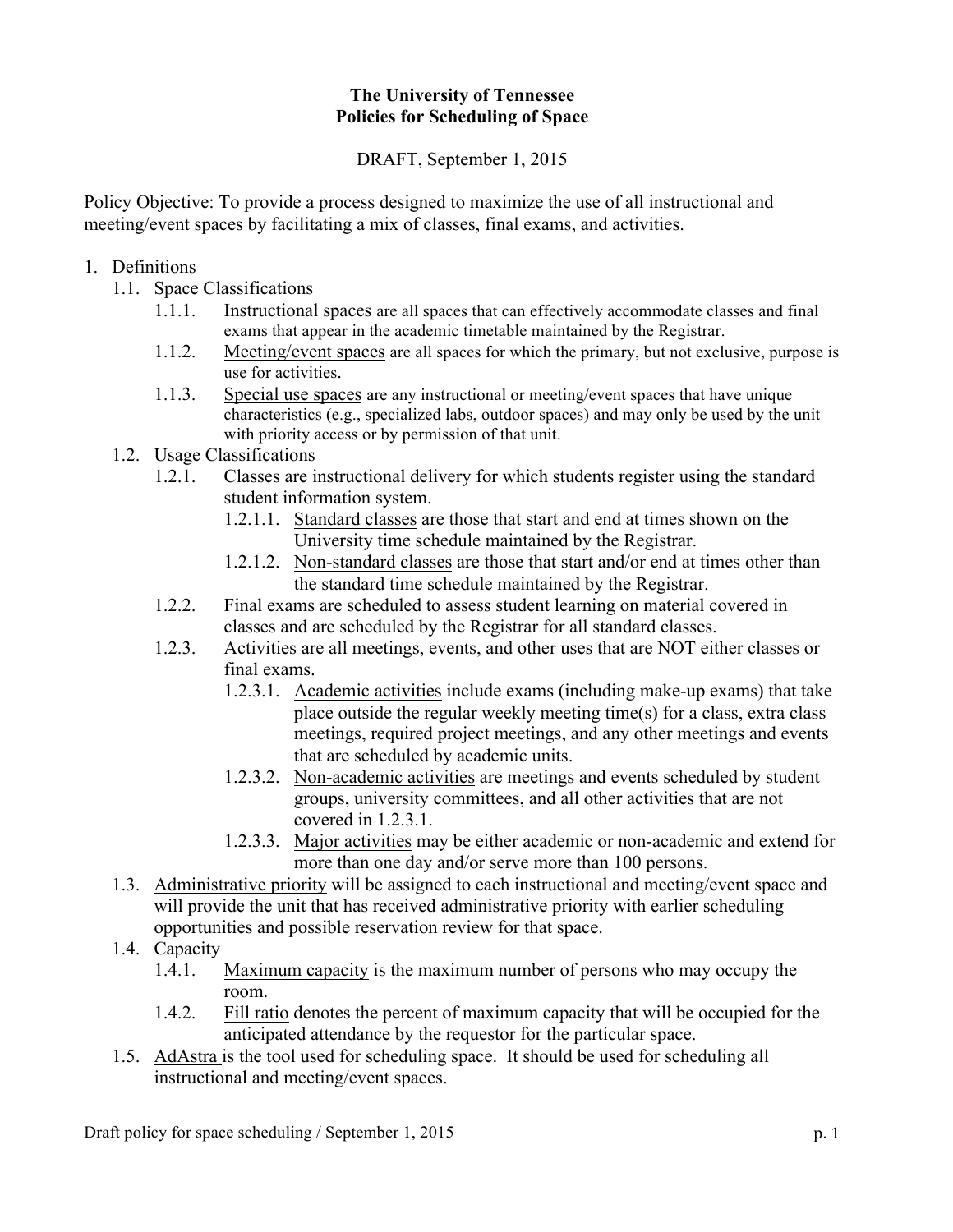- 1.6. Bulk scheduling is a process in which AdAstra automates room requests using optimization algorithms.
- 2. Ownership and Use of Space
	- 2.1. The University owns all buildings and outdoor spaces.
		- 2.1.1. Instructional and meeting/event spaces will be supported by central services such as facilities services, OIT, and security, except as explained as 2.1.2.
		- 2.1.2. Auxiliary units will be responsible for support of spaces as per existing agreements established through the office of the Vice Chancellor for Finance and Administration.
	- 2.2. The University Space Committee (USC) is responsible for maximizing efficiency of how instructional and meeting/event spaces are used.
		- 2.2.1. The USC will apply and revise the policies for scheduling of space.
		- 2.2.2. The USC will assign space classifications.
		- 2.2.3. The USC will assign administrative priorities for instructional and meeting/event spaces.
			- 2.2.3.1. Typical space utilization patterns will be used to identify initial administrative priority assignments.
			- 2.2.3.2. The Registrar will be assigned administrative priority to instructional spaces, with the exception of special use spaces, that have a capacity of 100 or more.
		- 2.2.4. The USC may assign differential space classification and/or administrative priority based on time of day.
		- 2.2.5. The USC will create and maintain a website that includes the Policies for Scheduling Space as well as a summary list of space classification, administrative priority, and capacity for each instructional and meeting/event space.
- 3. Scheduling of Classes and Final Exams
	- 3.1. Guiding Principles
		- 3.1.1. The Registrar will coordinate scheduling of classes and final exams before instructional space is made available for any other uses.
		- 3.1.2. Classes and final exams will be scheduled primarily in instructional spaces.
		- 3.1.3. Use of meeting/event spaces for classes and/or final exams will be routed through AdAstra for approval of the Vice Chancellor (or designee) of the unit that has administrative priority for that space.
		- 3.1.4. The Registrar maintains a calendar (hyperlink to be added) that shows:
			- 3.1.4.1. The deadline for submitting timetable requests
			- 3.1.4.2. When scheduling begins for any term
			- 3.1.4.3. When units with administrative priority to instructional spaces may schedule classes, and
			- 3.1.4.4. When bulk scheduling begins.
		- 3.1.5. Room assignments will appear in the timetable and are a critical part of semester planning for students. The Registrar will not provide room assignments for classes for which the meeting time is TBA.
		- 3.1.6. Non-standard class times are discouraged unless they have a pedagogical justification.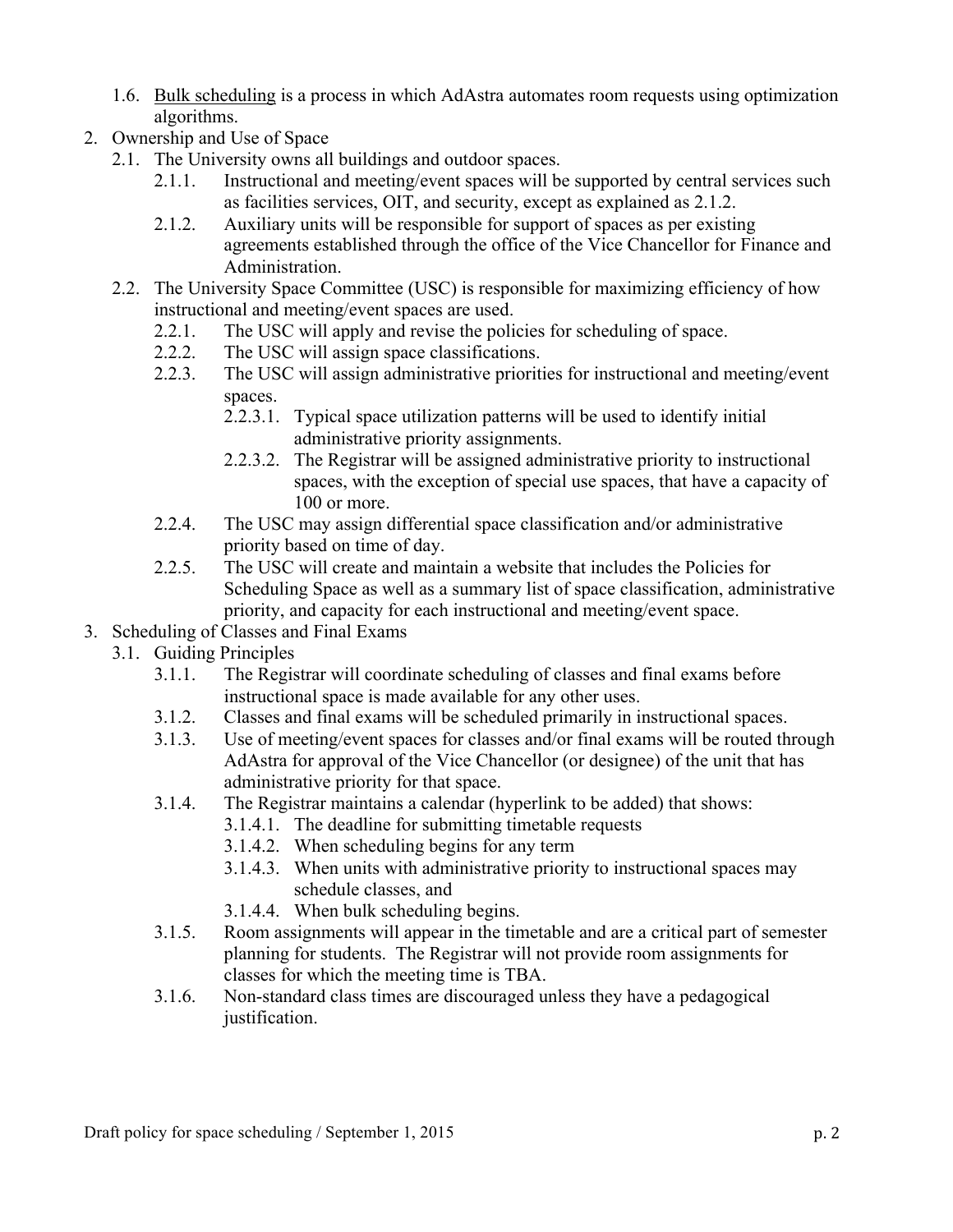- 3.1.6.1. Courses that appeared at non-standard times in the previous academic year are permitted to retain the same non-standard time in the next scheduling cycle.
- 3.1.6.2. The appropriate Dean's office and the Provost's office must approve any new non-standard class times two weeks prior to the opening of scheduling for a given semester.
- 3.1.6.3. Any unit that schedules new non-standard class times without approval may lose administrative priority to space and/or bulk scheduling priority.
- 3.1.7. Final exams must be given in the space assigned by the Registrar unless otherwise approved by the appropriate Dean and the Provost two weeks prior to the exam period.
- 3.1.8. Technology-intensive classes that require use of specific technology may displace higher priority commitments to allow use of appropriately sized instructional spaces within the stock of technology-enabled instructional spaces.
- 3.2. Priority-Scheduling Period
	- 3.2.1. During the priority-scheduling period, a unit with administrative priority to instructional spaces will have full ability to schedule and make any changes to the schedule for classes in those spaces.
	- 3.2.2. When priority scheduling ends:
		- 3.2.2.1. Only units with administrative priority for special use instructional spaces will be able to continue to make changes to the schedule for those special use spaces
		- 3.2.2.2. Any other changes to the timetable must be made by the Registrar except increases to capacity (up to 100% of seats in space) or changes in instructor name
		- 3.2.2.3. Any requests for changes other than those in 3.2.2.2 must be directed to the Registrar through AdAstra workflow by a Department Head, Associate Dean, Dean, or authorized designee of one of these administrators
		- 3.2.2.4. Classes scheduled during the priority scheduling period that have less than an 80% fill ratio may be moved during bulk scheduling.
- 3.3. Bulk-Scheduling Period
	- 3.3.1. Classes not scheduled during the priority-scheduling period will be scheduled in bulk by the Registrar into any instructional spaces (except designated special use spaces) that are open at the end of the priority-scheduling period.
	- 3.3.2. Bulk scheduling will occur according to the section information entered into Banner by the established deadline, and according to the preferences provided by each unit. The Registrar will use that information to build an optimized schedule. Preferred days and times cannot be guaranteed.
	- 3.3.3. During bulk scheduling the Registrar will prioritize as follows:
		- 3.3.3.1. First priority will be given to standard classes that have an 80% fill ratio and for their associated final exams
		- 3.3.3.2. Second priority will be given to standard classes that do not have an 80% fill ratio and for their associated final exams
		- 3.3.3.3. Third priority will be given to non-standard classes that have an 80% fill ratio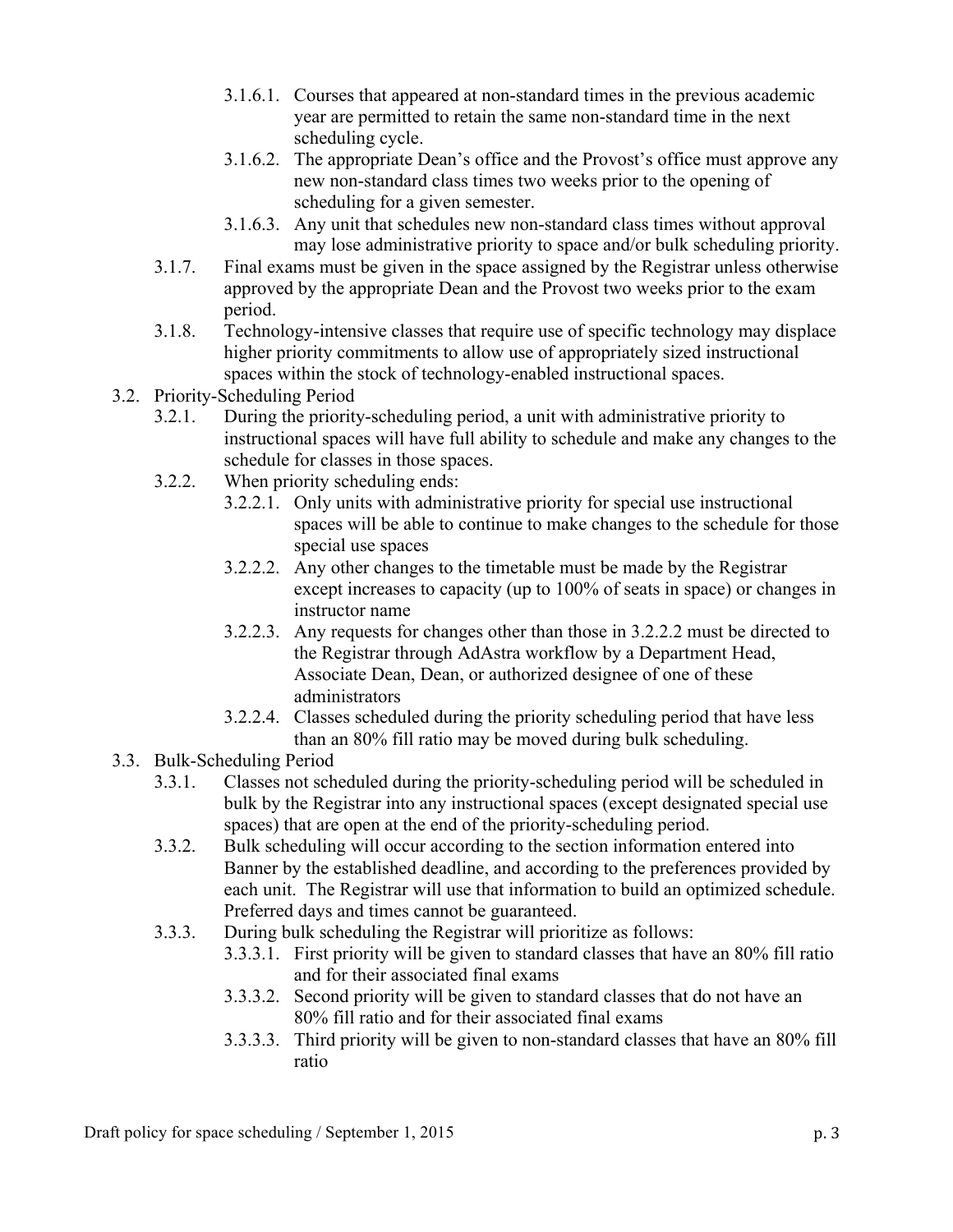- 3.3.3.4. Fourth priority will be given to non-standard classes that do not have an 80% fill ratio.
- 4. Scheduling of Activities
	- 4.1. All requests for scheduling activities will be routed through AdAstra workflow processes using forms developed by the AdAstra implementation taskforce.
		- 4.1.1. The unit with priority access to requested space will have the opportunity (but not the requirement) to approve activity uses.
		- 4.1.2. Any request that results in required services (e.g., facilities services, OIT, security, catering) will be routed to the appropriate office.
		- 4.1.3. Any requests for serving food and/or beverage will be considered in the context of existing catering and alcohol policies (hyperlinks to be added pointing to both existing alcohol policy and new catering policy which needs to be developed).
		- 4.1.4. Any requests involving solicitation will be considered in the context of the solicitation policy (http://go.utk.edu/solicitationevent-requests/).
	- 4.2. Priorities for Activity Scheduling
		- 4.2.1. Units with administrative priority to space may choose to require AdAstra workflow that gives them individual approval for all requests for scheduling activities in those spaces. If so, they may choose to approve all requests based on priorities appropriate to the unit.
		- 4.2.2. For spaces that do not require approval by the unit with administrative priority, requests will be filled based on the following priorities:
			- 4.2.2.1. First priority for academic activities that have an 80% fill ratio
			- 4.2.2.2. Second priority for non-academic activities that have an 80% fill ratio
			- 4.2.2.3. Third priority to any entity with less than 80% fill ratio on a firstrequested, first granted basis.
	- 4.3. Time Guidelines
		- 4.3.1. Activities may not be scheduled into instructional spaces until bulk class/final exam scheduling has been completed.
		- 4.3.2. Most activities cannot be scheduled more than 15 months in advance of the current date although the unit with administrative priority for a requested meeting/event space may approve major activities further in advance.
		- 4.3.3. Major activities must be scheduled a minimum of seven days prior to the event.
		- 4.3.4. Space assignments for activities may be changed any time up to one week prior to the activity if the space scheduled is needed for a higher priority activity. The moved activity will be provided with comparable space.
	- 4.4. Other
		- 4.4.1. When instructional spaces are used for activities, noise levels must be kept to a moderate level comparable to that of instructional use. Others working or studying in surrounding areas must not be distracted by noise.
		- 4.4.2. Blocking off any space as a contingency for an activity that "might" happen is strongly discouraged.
		- 4.4.3. As soon as an entity is aware of the need to cancel an activity, the person responsible for scheduling should process a cancellation through AdAstra.
		- 4.4.4. Entities that repeatedly violate guiding principles may be reported to the University Space Committee which may take actions such as (but not limited to) cancelling future reservations and removal of administrative priority assignments.